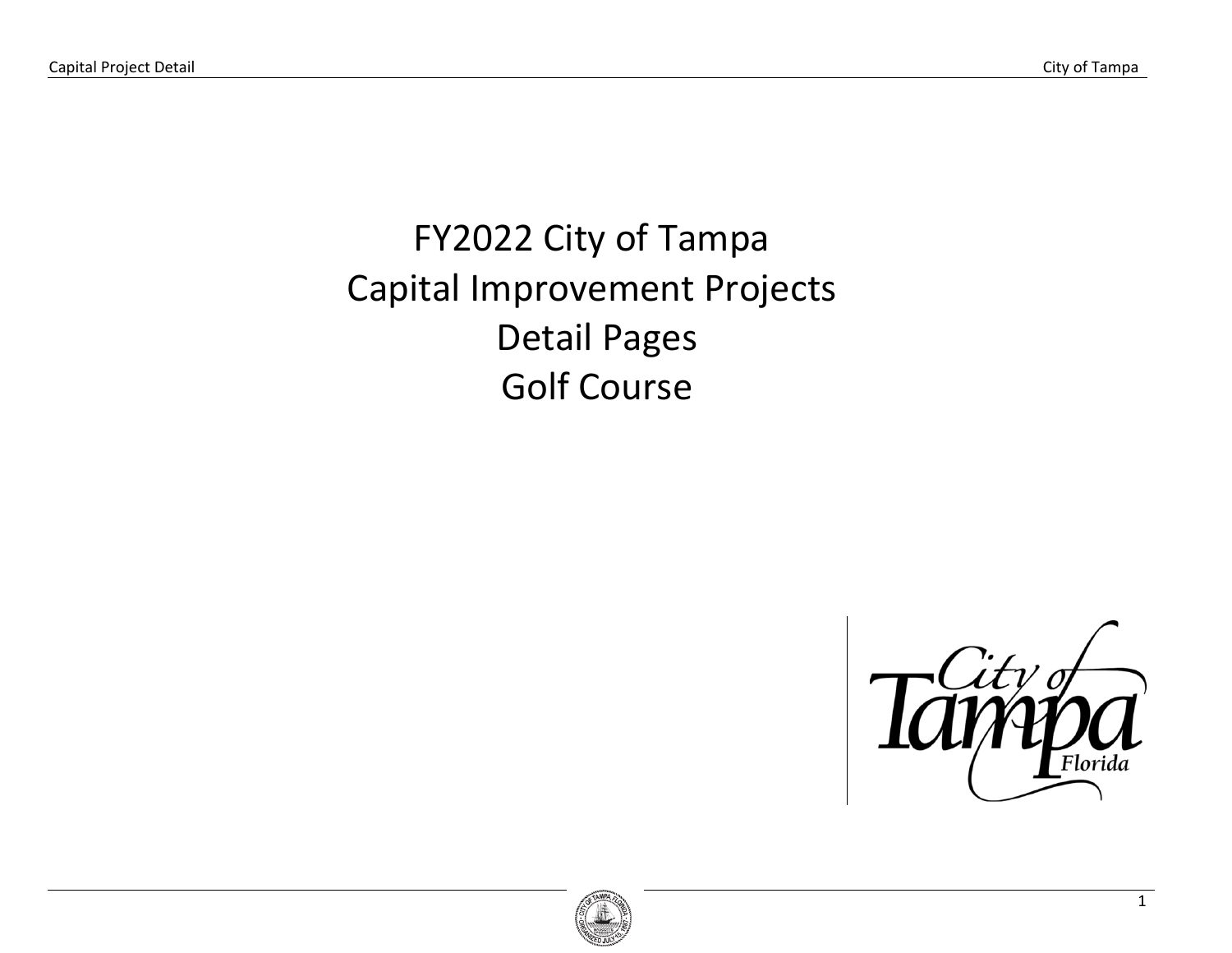# **CAPITAL IMPROVEMENT PROJECT (FY22 - FY26)**

**PROJECT TITLE: PROJECT NUMBER: PROJECT LOCATION:**  **7911 North 30th Street PROGRAM:** 

Rogers Park Golf Course **PROJECT ORGANIZATION: 1000969 CITY COUNCIL DISTRICT:** 

**P&R-Parks & Recreation Dept District 5 Not Applicable** 

**PROJECT DESCRIPTION:** 

This project provides for golf course improvements including the tree program, golf carts and a new clubhouse roof.

## **AREAS UNDER CONSIDERATION:**

#### Not Applicable

| .                                                              | Actual<br>to Date        | <b>Budget</b><br>to Date | <b>Budget</b><br><b>FY22</b> | <b>Budget</b><br><b>FY23</b>     | <b>Budget</b><br><b>FY24</b> | <b>Budget</b><br><b>FY25</b> | <b>Budget</b><br><b>FY26</b>     | <b>Budget</b><br><b>All Years</b> |
|----------------------------------------------------------------|--------------------------|--------------------------|------------------------------|----------------------------------|------------------------------|------------------------------|----------------------------------|-----------------------------------|
| <b>COST ESTIMATES:</b>                                         | 460,784 \$               | 732,371 \$               | 283,000 \$                   | $100,000 \text{ } \text{S}$      | $100,000 \text{ }$ \$        | $100,000 \,$ \$              | $100,000 \text{ }$ \$            | 1,415,371                         |
| Construction/Improvements                                      | 416,998                  | 4,214                    | 283,000                      | 100,000                          | 100,000                      | 100,000                      | 100,000                          | 687,214                           |
| Aids to Other Governments                                      | $\overline{\phantom{a}}$ | 728,157                  | $\overline{\phantom{0}}$     | -                                |                              |                              | $\overline{\phantom{a}}$         | 728,157                           |
| Equipment                                                      | 43,786                   |                          | $\overline{\phantom{0}}$     | $\overline{\phantom{a}}$         |                              |                              | $\overline{a}$                   |                                   |
| <b>FUNDING SOURCES:</b><br>Golf Courses - Capital/Construction | 460,784 \$<br>460,784    | 732,371 \$<br>732,371    | 283,000 \$<br>283,000        | $100,000 \; \text{S}$<br>100,000 | $100,000 \;$ \$<br>100,000   | $100,000 \,$ \$<br>100,000   | $100,000 \text{ }$ \$<br>100,000 | 1,415,371<br>1,415,371            |
|                                                                |                          |                          |                              |                                  |                              |                              |                                  |                                   |

**FY22 Budget does not include applicable cost allocation amounts.** 

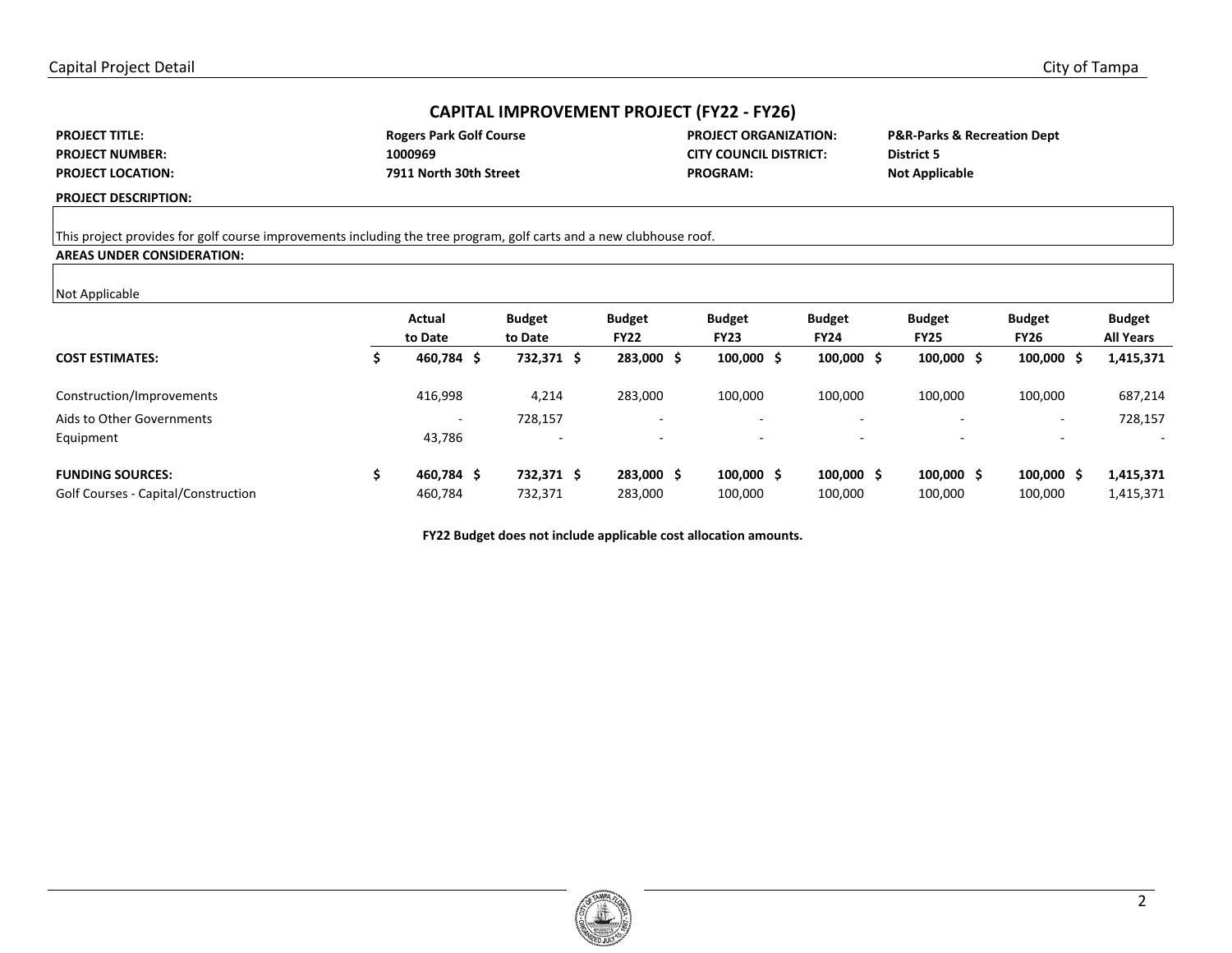# **CAPITAL IMPROVEMENT PROJECT (FY22 - FY26)**

**PROJECT TITLE: PROJECT NUMBER: PROJECT LOCATION:** 

| <b>Rocky Point Golf Course</b> |
|--------------------------------|
| 1000970                        |
| 4151 Dana Shores Drive         |

**PROJECT ORGANIZATION: CITY COUNCIL DISTRICT: PROGRAM:** 

**P&R-Parks & Recreation Dept District 6 Not Applicable** 

**PROJECT DESCRIPTION:** 

#### This project provides for golf course improvements including the tree program, driving range enhancements, golf carts and landscaping and accessories.

## **AREAS UNDER CONSIDERATION:**

| Not Applicable                      |                          |                          |                              |                              |                              |                              |                              |                                   |
|-------------------------------------|--------------------------|--------------------------|------------------------------|------------------------------|------------------------------|------------------------------|------------------------------|-----------------------------------|
|                                     | Actual<br>to Date        | <b>Budget</b><br>to Date | <b>Budget</b><br><b>FY22</b> | <b>Budget</b><br><b>FY23</b> | <b>Budget</b><br><b>FY24</b> | <b>Budget</b><br><b>FY25</b> | <b>Budget</b><br><b>FY26</b> | <b>Budget</b><br><b>All Years</b> |
| <b>COST ESTIMATES:</b>              | 273,410 \$               | 479,311 \$               | 239,000 \$                   | $100,000 \; \text{S}$        | $100,000 \;$ \$              | $100,000 \text{ }$ \$        | $100,000$ \$                 | 1,118,311                         |
| Construction/Improvements           | 195,140                  | $\overline{\phantom{a}}$ | 239,000                      | 100,000                      | 100,000                      | 100,000                      | 100,000                      | 639,000                           |
| Aids to Other Governments           | $\overline{\phantom{a}}$ | 479,311                  | -                            | $\overline{\phantom{0}}$     |                              |                              | $\sim$                       | 479,311                           |
| Equipment                           | 78,269                   |                          |                              |                              |                              |                              |                              |                                   |
| <b>FUNDING SOURCES:</b>             | 273,410 \$               | 479,311 \$               | 239,000 \$                   | $100,000 \; \text{S}$        | $100,000 \;$ \$              | $100,000 \text{ }$ \$        | $100,000 \;$ \$              | 1,118,311                         |
| Golf Courses - Capital/Construction | 273,410                  | 479,311                  | 239,000                      | 100,000                      | 100,000                      | 100,000                      | 100,000                      | 1,118,311                         |

**FY22 Budget does not include applicable cost allocation amounts.**